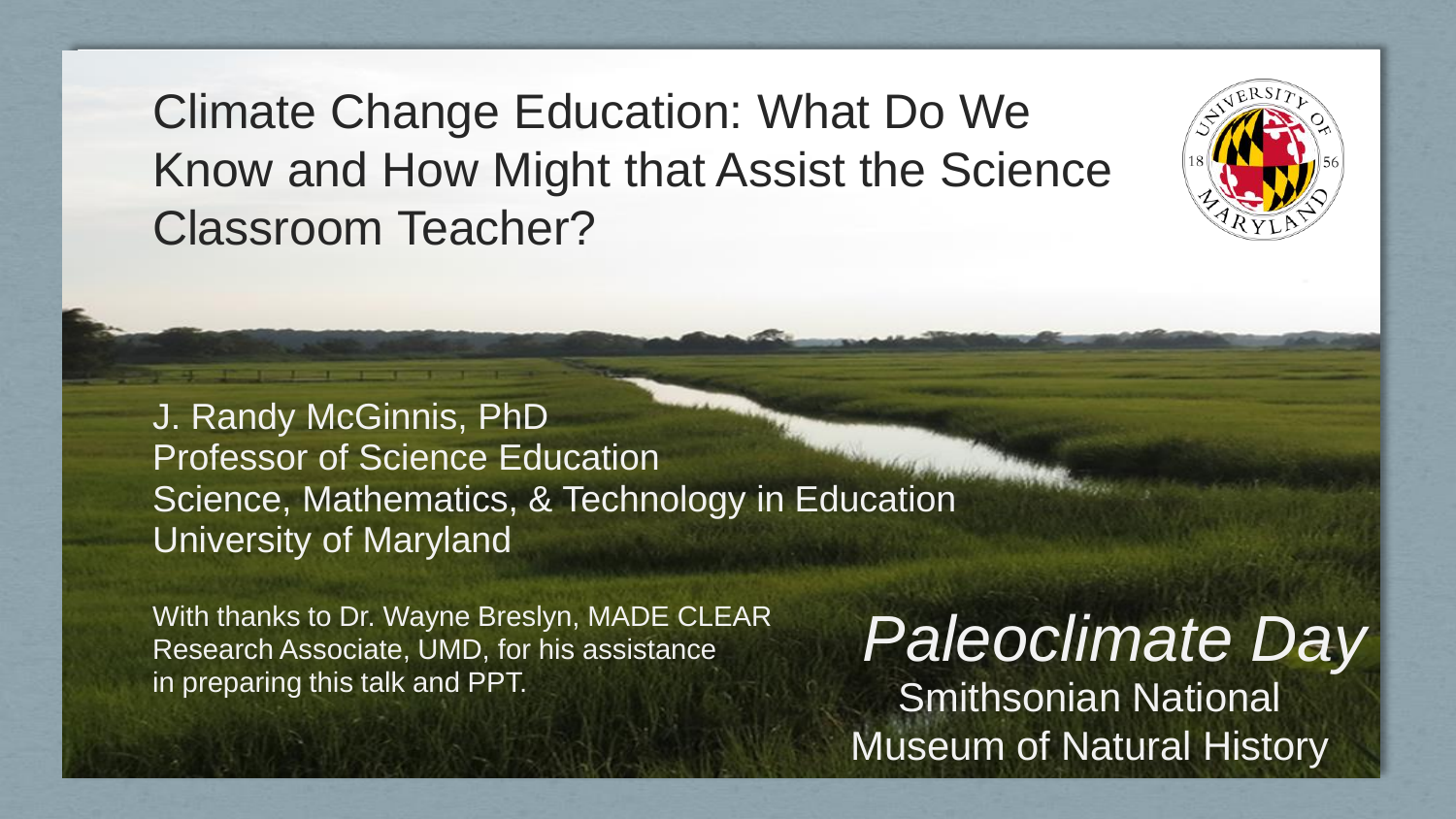# Foci of This Lightning (and "Thunder"!) Talk

- The Climate Change Topic and the USA Context
- What Do Learners Know About Climate Change (Accurate and NOT) Prior to Instruction
- Science Classroom Practices To Effectively Teach Climate **Change**

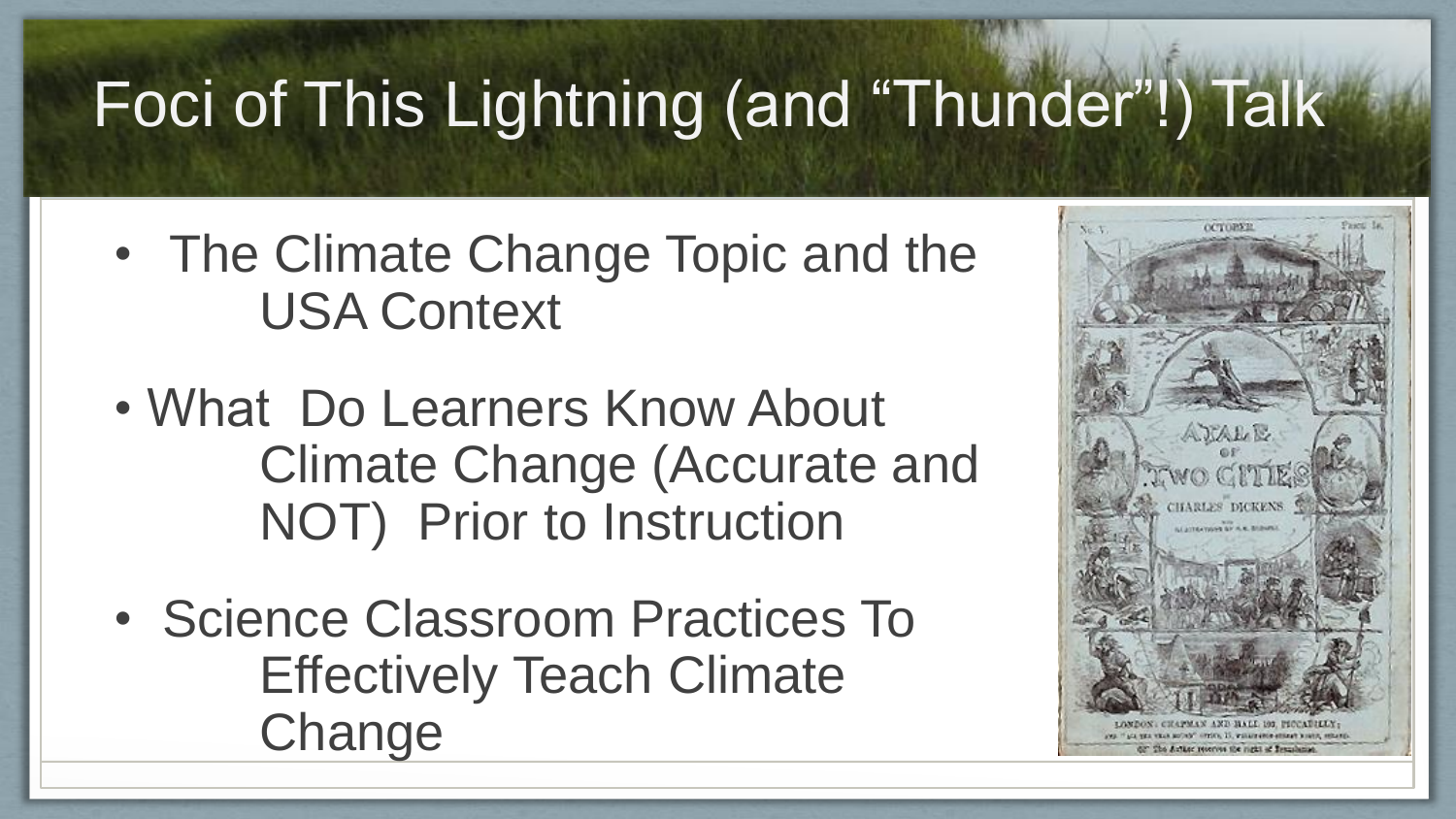## Some Key Questions to Keep in Mind

- How much of climate science do learners need to understand climate change?
- Is knowledge enough for action?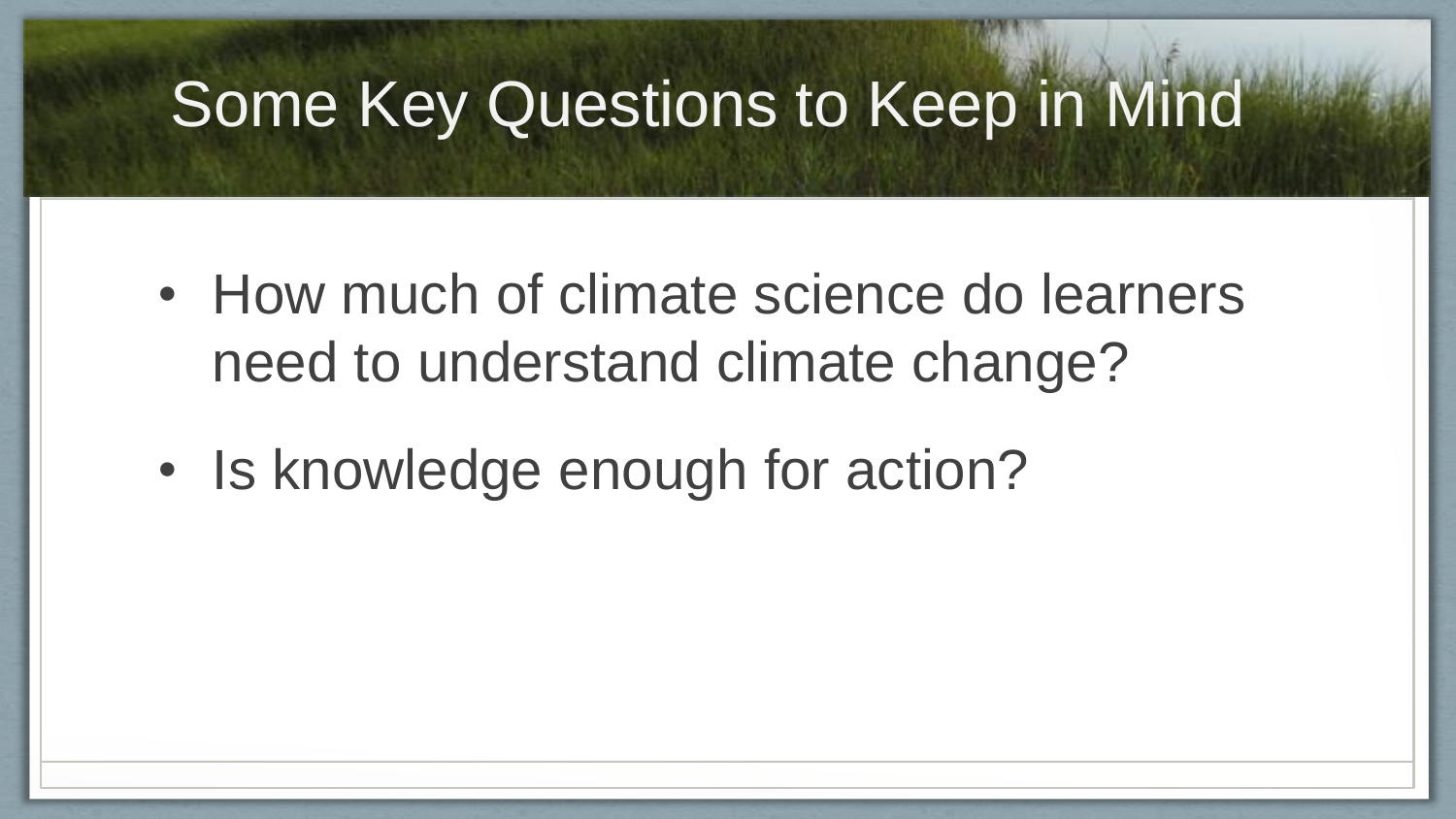

## What do students know about climate change before instruction that is:

- Accurate?
- Not accurate?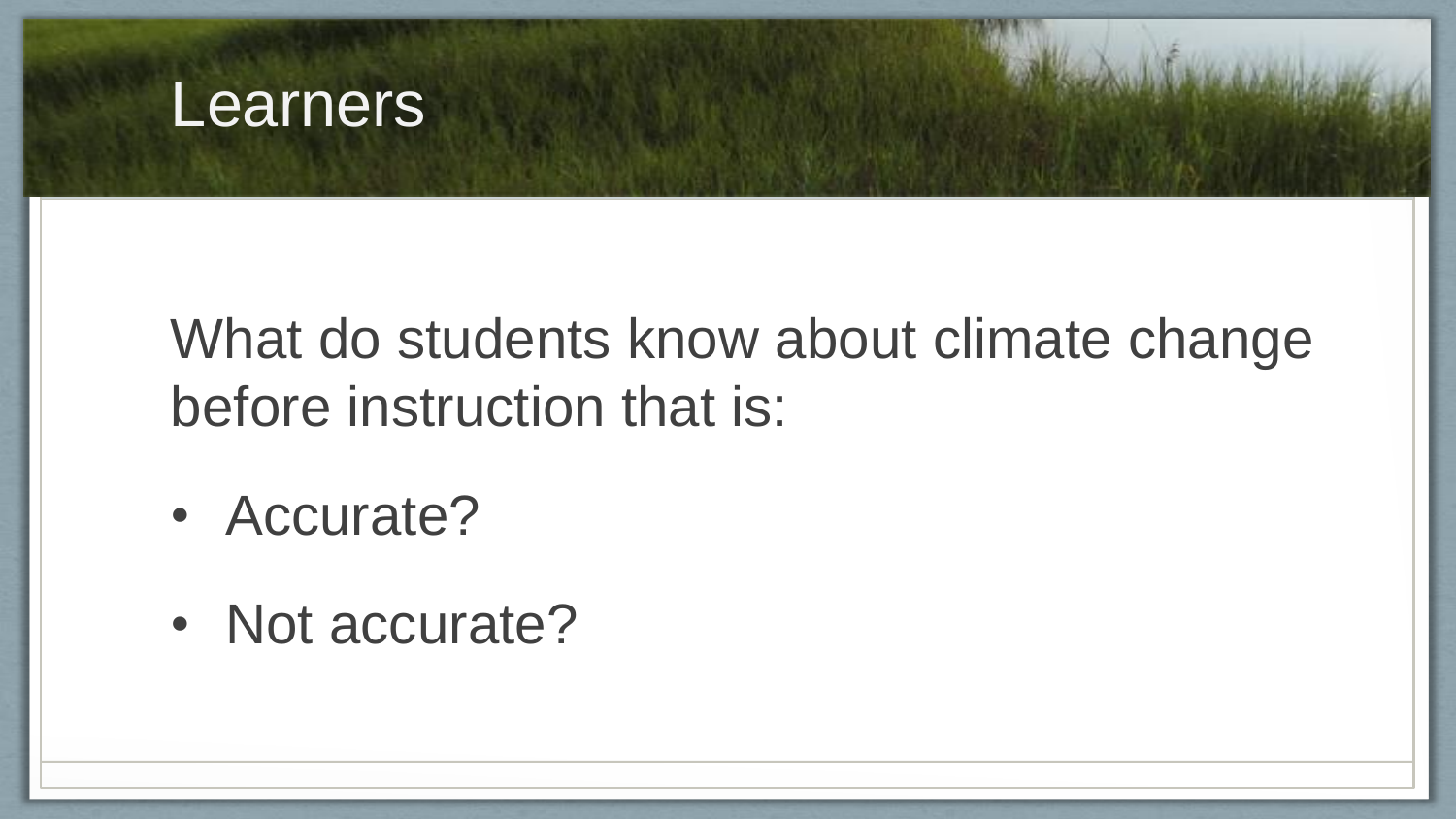# Learner Key Alternative Conceptions of Climate Change

1. Many learners confuse weather and climate.

2. Some conflate the greenhouse effect and ozone depletion.

3. Some think recycling will significantly mitigate CC.

4. About 20% think projections are uncertain because they are based on scientists' opinions.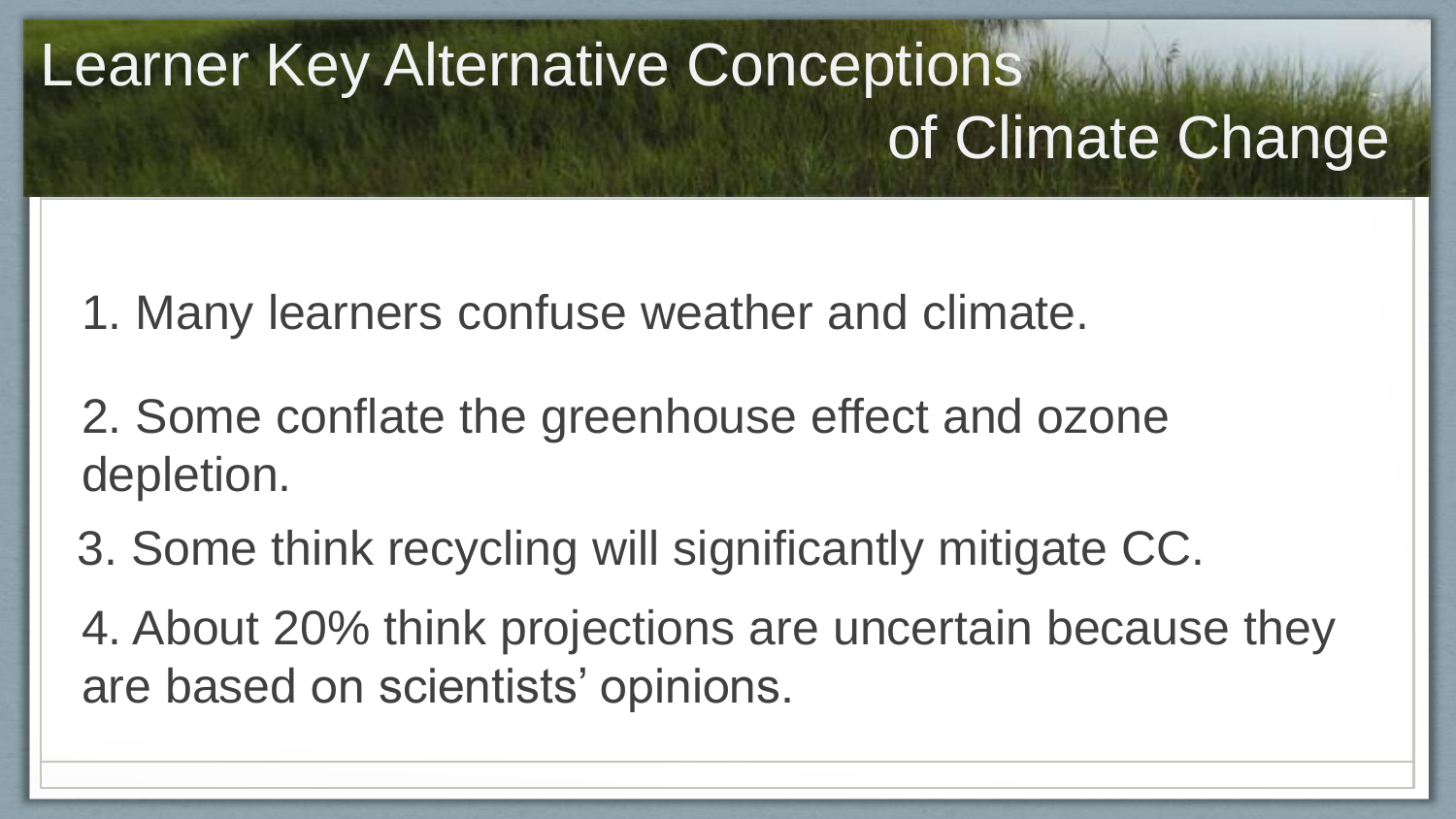## **Learner Key Alternative Conceptions** of Climate Change

*I made a picture of a factory with fumes coming out which is depleting the ozone layer. This is causing climate change* (Devon, drawing data)

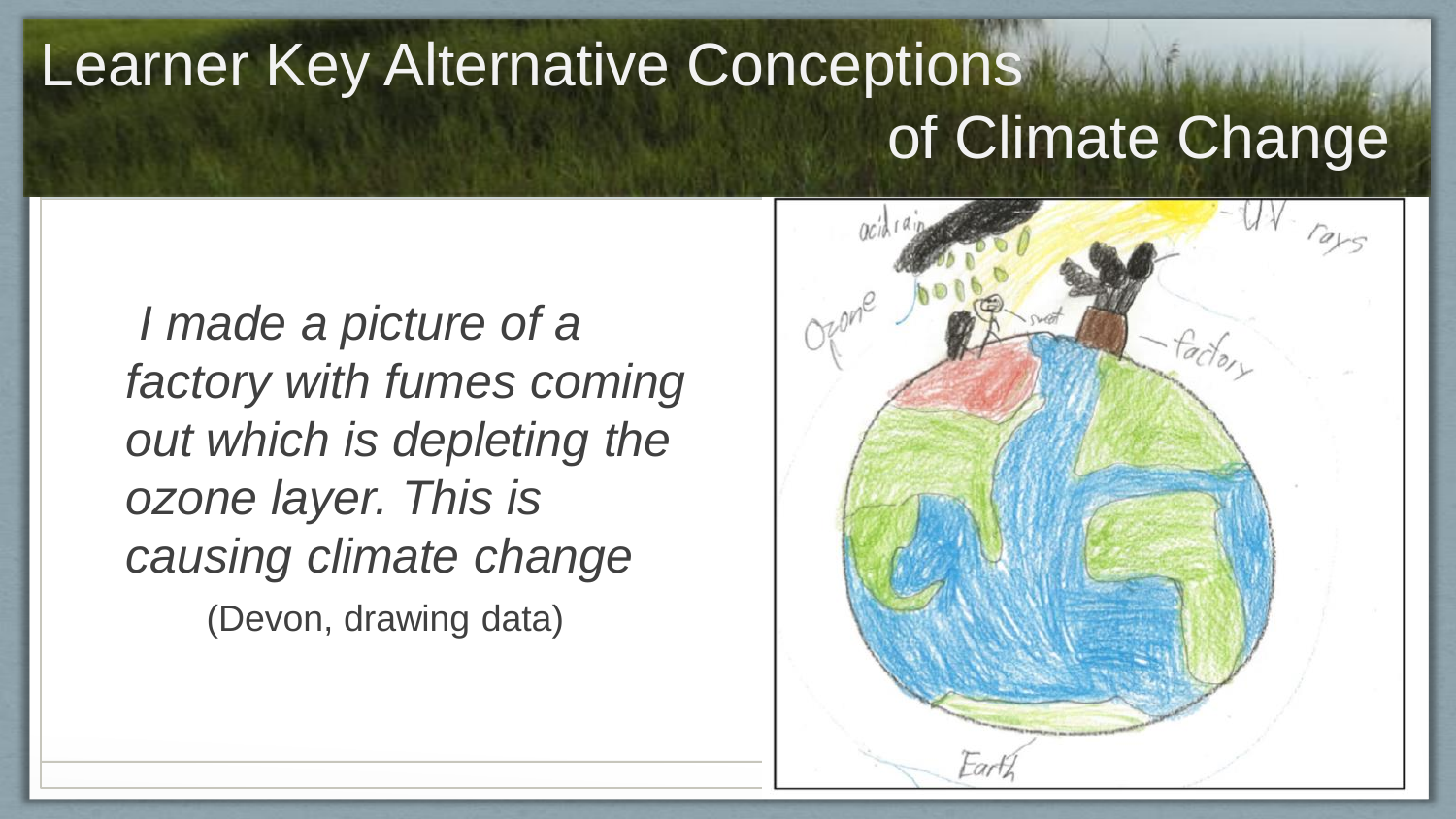### What do learners already know?

- 1. Recognize that fossil fuels are increasing the amount of  $CO_2$ .
- 2. Are generally aware that the atmosphere functions to hold heat energy to warm the Earth.
- 3. Attribute recent increase in global temperatures to humangenerated emissions.
- 4. In our study of student thinking, students had the most accurate ideas to communicate regarding consequences of climate change as predicted by scientists.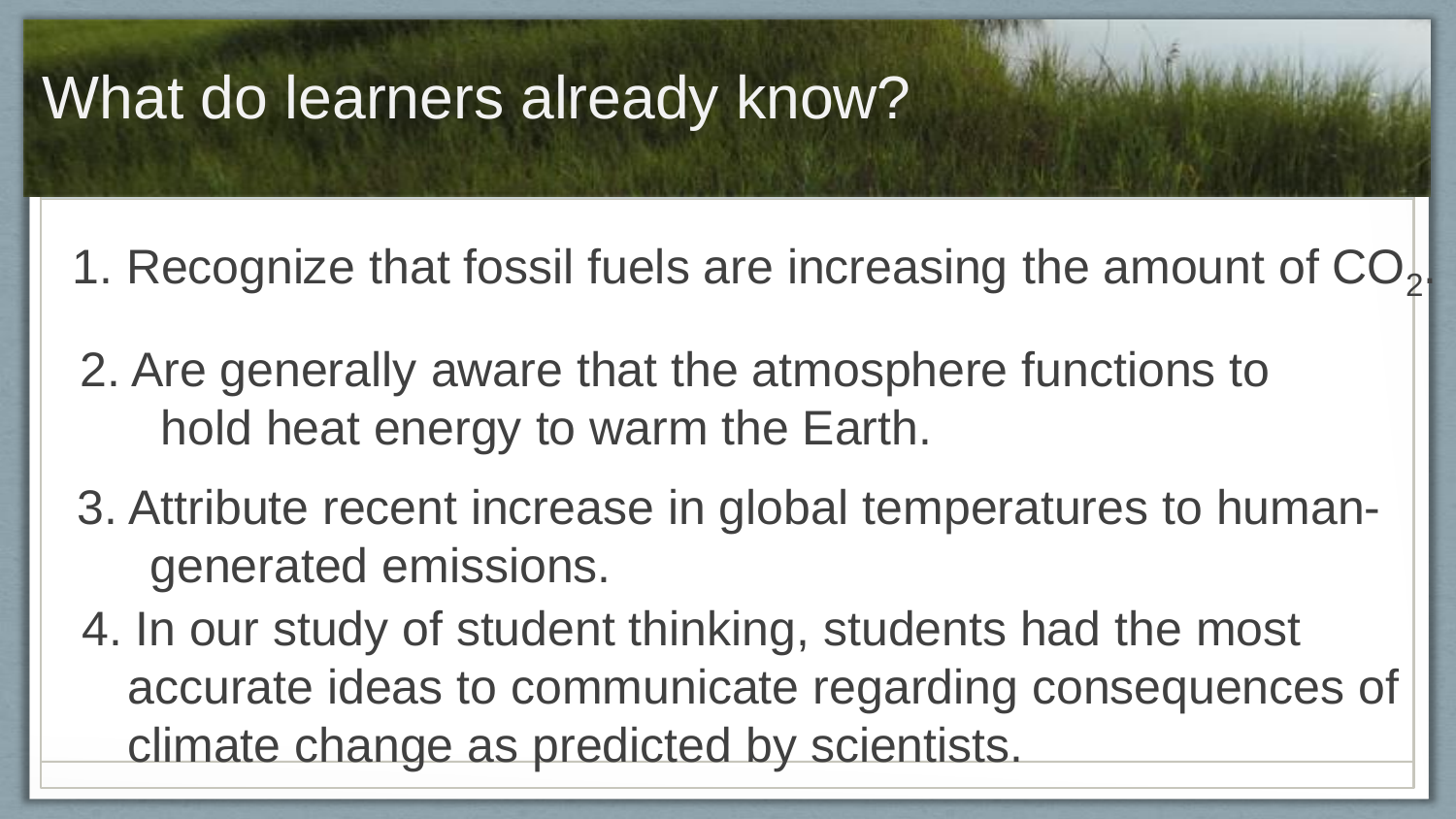# Effective Teaching and Learning of Climate Change

- Present it from a scientific perspective in which there is consensus for its occurrence and causes
- Focus on providing learners opportunities to engage with authentic scientific data
- Focus on identifying local and global consequences of it to make it relevant and meaningful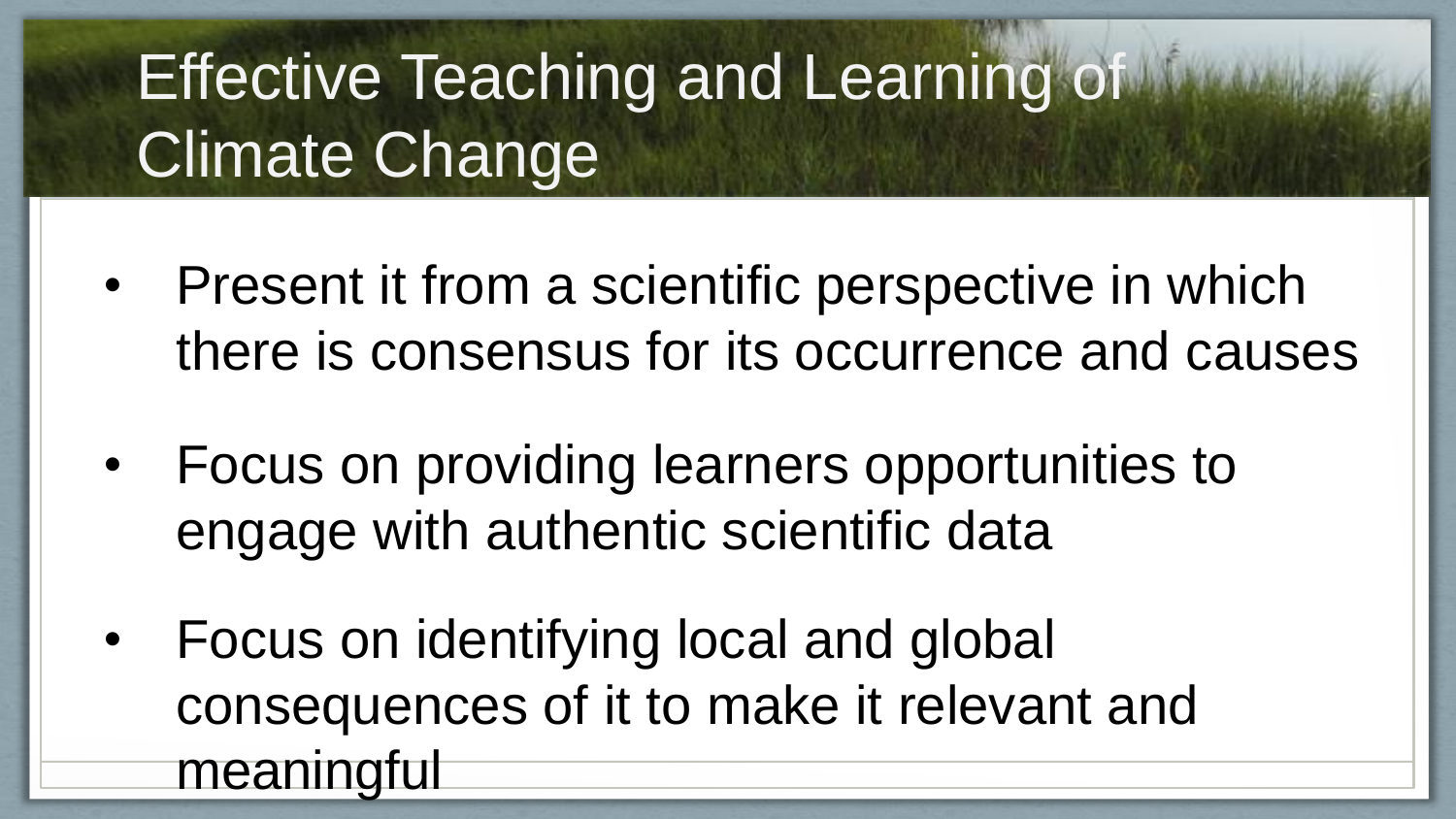